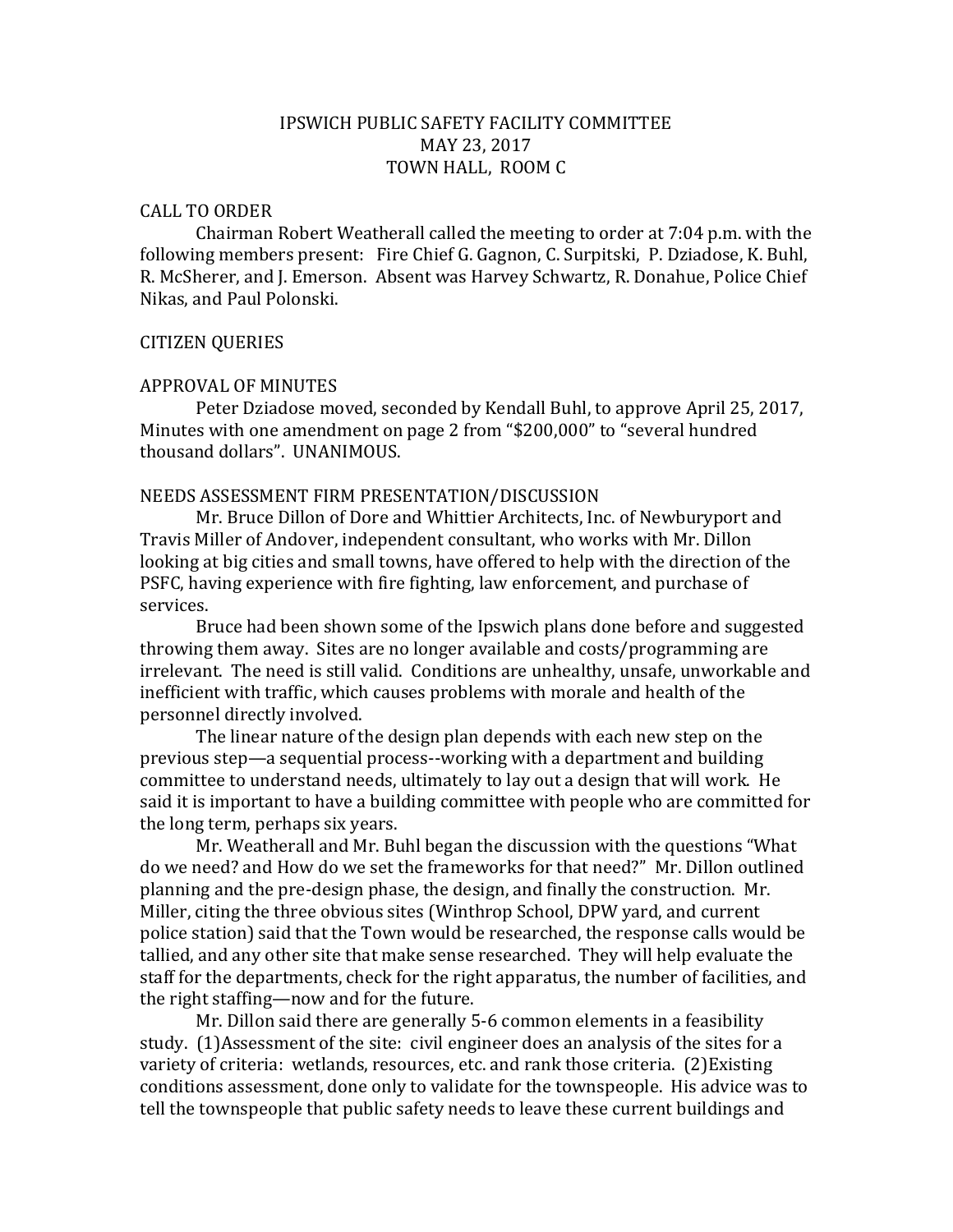explain to them how the decisions were reached. To help the Town understand, give tours of the current buildings and put information on the website. Help them understand that there is so much more to operation within both departments today than ever before and what is going on there, what staff are doing, that facility needs are equally changing. The more educated the townspeople are, the more support there will be for the project. (3)Programming and space needs analysis: The firm has a very deliberate way of going about this—it is available online (20 pages). The Chiefs will decide how they want to do this. It works best when the Chief shares with his department, combines with the other department, and it becomes an initial program for architects so that they go through it space by space. The architect has a way of creating basic needs, specialized needs, and some things that could be deleted so that ultimately a package is put forth to the Town. (4)Feasibility study: Develop a concept plan to formalize with basic block diagrams toward a footprint. That would be calculated within the program needs. (5)Schematic design will provide much more detail for arrangement of space and structure . Cost estimates can now give an idea of scheduling costs to allow asking for money to do the final mapping project.

Timeline: (a)Town Meeting: request money for

the feasibility study – 4 months

- (b) money for the full design (out to bid) 2 months
- (c) design and construction  $-8\frac{1}{2}$  months
- (d) bidding on construction  $-4\frac{1}{2}$  months
- (e) construction 16 months about 32 months total

Demolish the Winthrop School (2021) and occupancy-- summer, 2023

Mr. Dillon felt that if the feasibility study were to start in November, 2017, there would be a chance that occupancy would be three years earlier. However, there is a tacit agreement with the Board of Selectmen to wait until the elementary school construction is realized. Mr. Surpitski thinks that the Winthrop School might be repurposed.

There was brief discussion of separate and combined structures and of the advantages and disadvantages of combining departments.

Travis Miller described his background involving site choice. He discussed questions of performance, community expectations, community use for "customers" (police department) and the fire department which has to go to its "customers" in as short a time period as possible. Fire department works in strict downtown—or does it go to outlying areas?

The two gentlemen left at 8:20 p.m.

Kerri Bates, Director of ReCreation in Town, wished to get a sense of where the PSFC is looking and if there are other opportunities to consider.

Mr. Weatherall had questions about touring the police facility because he found touring the fire station was valuable and others agreed.